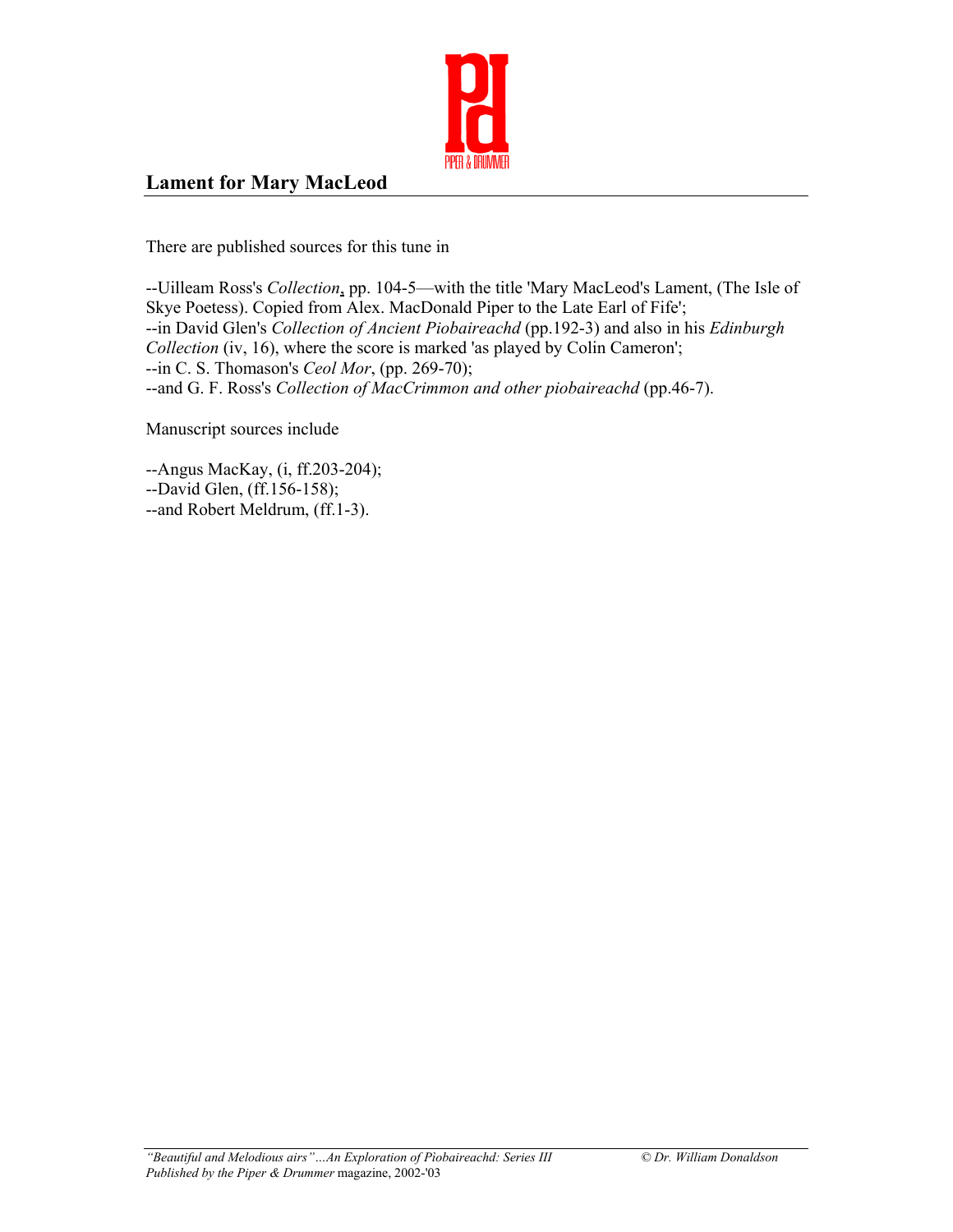

The oldest of the scores, Angus MacKay's MS, times the tune as follows:

Mairie Nigheand Alasdair Musich... bumhan fament par Mary Mac Leod The belebrated Poetif  $\Omega$ 2  $[etc.]$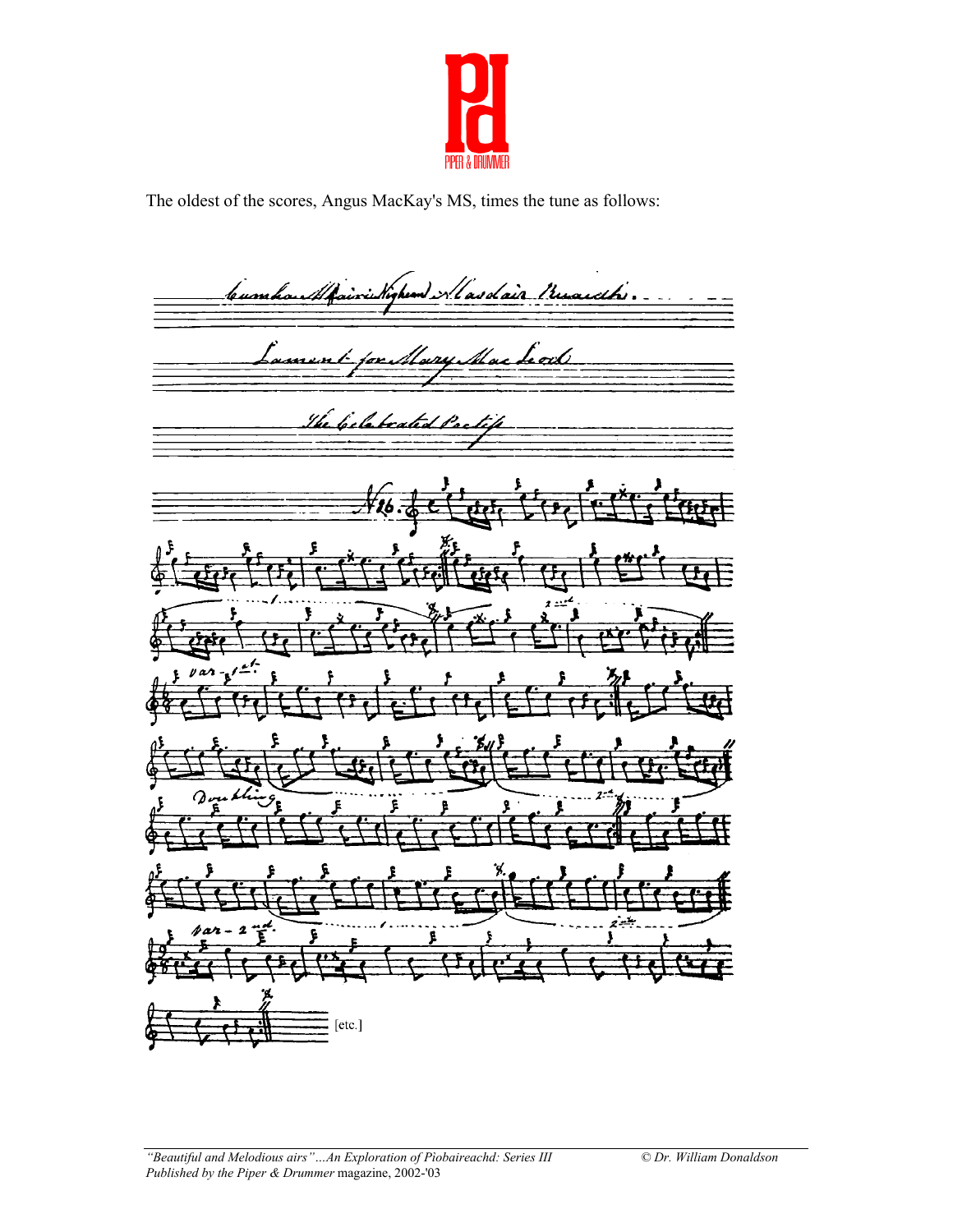

The earliest published version is in Uilleam Ross's *Collection*, with a note, 'Copied from Alex. Macdonald [father of John MacDonald of Inverness] piper to the Late Earl of Fife', as follows:

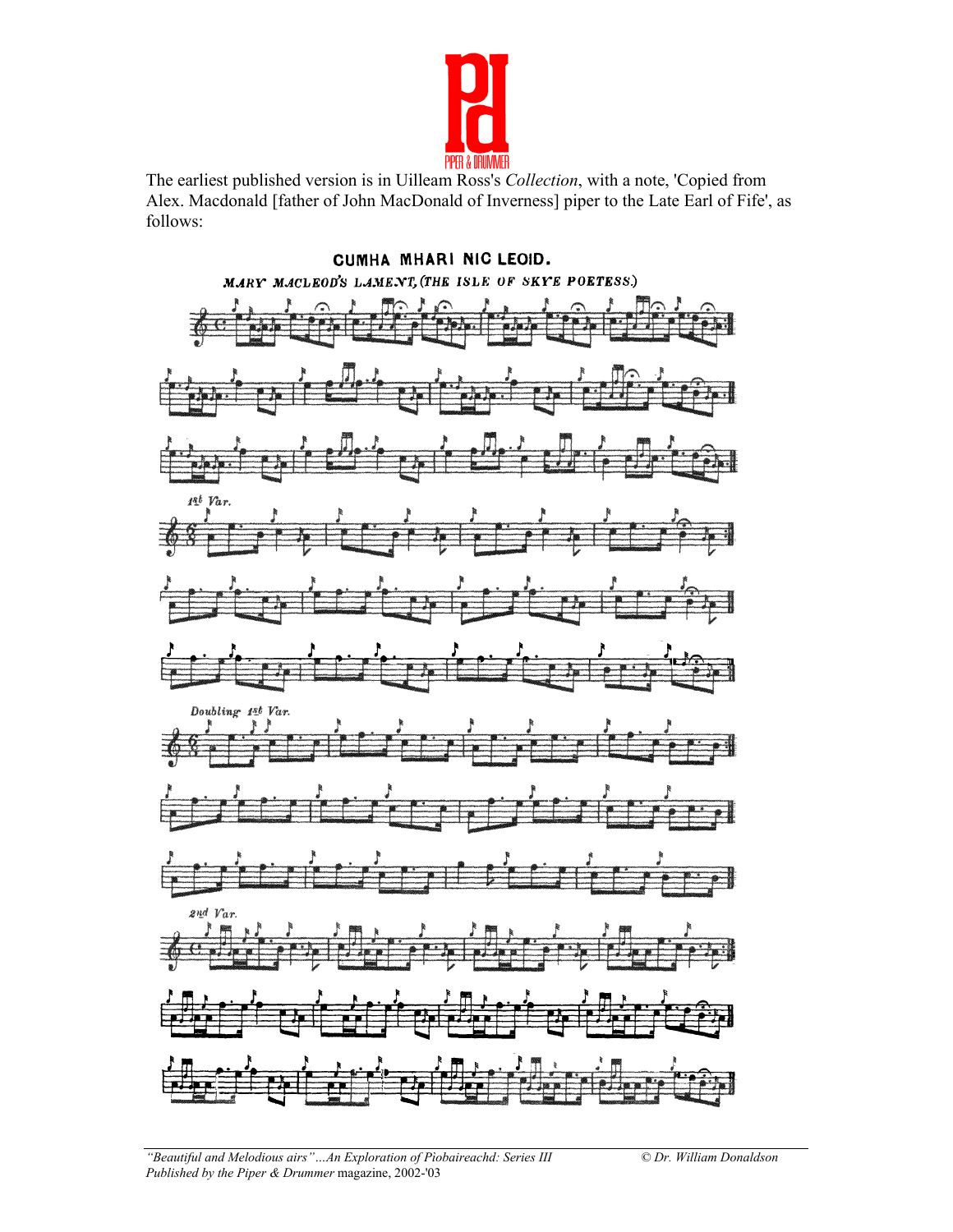

And so on. It is intriguing to see attributed to Sandy MacDonald the high G at the beginning of bar 15 of the doubling of the first variation. Sandy MacDonald's son, Johnny, played high A here (see below), an interesting example of stylistic variation within a single family.

## *Commentary*

Comparison of the differences between the settings of Uilleam Ross and that of Archibald Campbell in the *Piobaireachd Society Collection* is instructive. Campbell wrote that his setting 'corresponds' with Ross except in four specified details (PS v, 156) but in fact he made more than twenty silent changes to the note values in the first line of Ross's ground alone. Campbell provides a further nine numbered textual notes in which he describes differences between cadences and gracenote in the various sources in a manner which suggests scrupulous scholarship.

The real situation is rather different, however, and can be illustrated by exploring one example, namely the high G quaver which occurs in bar 15 of the first variation doubling and in corresponding places in the later variations. This was endorsed by most of the written tradition; but many leading  $20<sup>th</sup>$  century performers played high A in this position. Archibald Campbell wrote round to seek advice on this point and the replies are in his editorial files now in the National Library of Scotland. Campbell himself was a strong partisan of the high G here, writing to Seton Gordon in April 1929 he said: 'Many thanks for your letter telling me what John MacDonald says. I will place it in the file of Mary Macleod as a piece of evidence to assist in confuting the anti-high G heretics...' (Seton Gordon Papers, National Library of Scotland, 'General Correspondence, 1927-29', 11/4/1929). In Campbell's notes to the tune (PS v, 156) he stated simply that 'some pipers play high A plain' in this position. He did not reveal that the pipers concerned included John MacDonald of Inverness and also Willie Ross who had written to Campbell about this from Edinburgh Castle as follows:

Sir,

Thank you for your letter and tune which I am returning to you and all I can say about the A is that when I was staying at Blair Athole in 1892 my grand uncle [Aeneas Rose] taught me to play the tune with High A. He also said I could play F in the Taorluath and Crunluath (doublings). I learnt the Tune from a MS Book which my uncle had on loan from a David Dow. I tried to get hold of the book after Dow died but nobody seemed to know where it went to. I heard [John MacDougall] Gillies play the A in 1897 at Aberfeldy and Helensburgh. Whether he played the A because of a bad G I dont know.

Roderick Campbell a pupil of S Camerons plays the A and teaches it. I taught all my pupils to play the A but if they prefer the G they were at liberty to play it, but they all seemed to prefer the A. Candidly I dont like the G. (NLS, MS22112, 18/03/1934)

Nor do Campbell's notes draw attention to his routine translation of Uilleam Ross's quavers into crotchets at bar and phrase endings which seriously disrupts the flow of the tune.